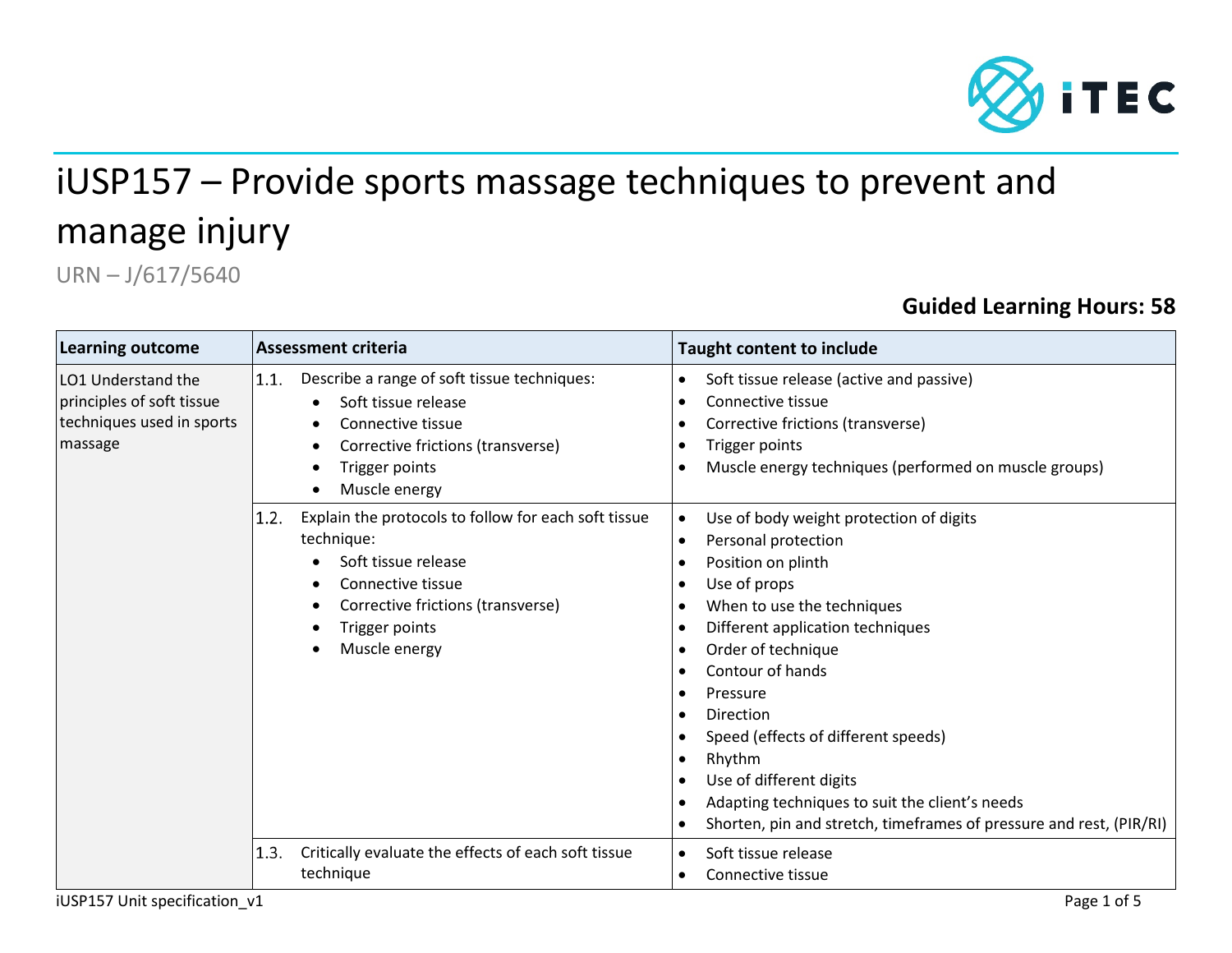|  | Corrective frictions (transverse)<br>$\bullet$ |
|--|------------------------------------------------|
|  | Trigger points<br>$\bullet$                    |
|  | Muscle energy techniques<br>$\bullet$          |
|  | Aims and objectives<br>$\bullet$               |
|  | Client feedback<br>$\bullet$                   |
|  | <b>Benefits</b><br>$\bullet$                   |
|  | Improved performance<br>$\bullet$              |
|  | Pain reduction/relief<br>$\bullet$             |
|  | Relaxation<br>$\bullet$                        |
|  | Stimulation                                    |
|  | <b>Blood flow</b><br>$\bullet$                 |
|  | Extensibility<br>$\bullet$                     |
|  | Heat<br>$\bullet$                              |
|  | Lymph drainage<br>$\bullet$                    |
|  | Breakdown of adhesions<br>$\bullet$            |
|  | Mobility of soft tissue<br>$\bullet$           |
|  |                                                |

| LO2 Be able to apply soft<br>tissue techniques in sports<br>massage treatments | 2.1. | Prepare clients for soft tissue technique                          |                        | Consultation<br>Agree treatment plan<br>Adapt treatment plan to meet the client's needs<br>Remove all jewellery - except wedding band<br>Sanitise the client's feet before and after treatment<br>Ensure client is warm enough<br>Pre-cleanse area to be worked on if required                                                                                   |
|--------------------------------------------------------------------------------|------|--------------------------------------------------------------------|------------------------|------------------------------------------------------------------------------------------------------------------------------------------------------------------------------------------------------------------------------------------------------------------------------------------------------------------------------------------------------------------|
|                                                                                | 2.2. | Position clients for comfort, dignity and maximal<br>effectiveness | $\bullet$<br>$\bullet$ | Within the massage room<br>In situ<br>Ensure client is in a comfortable position appropriate to the<br>area(s) to be treated<br>Support – use appropriate supports e.g. under the ankles, chest,<br>forehead, knees, head, or wherever is appropriate to the massage<br>technique<br>Ensure all parts of the client are covered except the area being<br>treated |
|                                                                                | 2.3. | Demonstrate a range of soft tissue techniques                      |                        | Soft tissue release<br>Connective tissue<br>Corrective frictions (transverse)                                                                                                                                                                                                                                                                                    |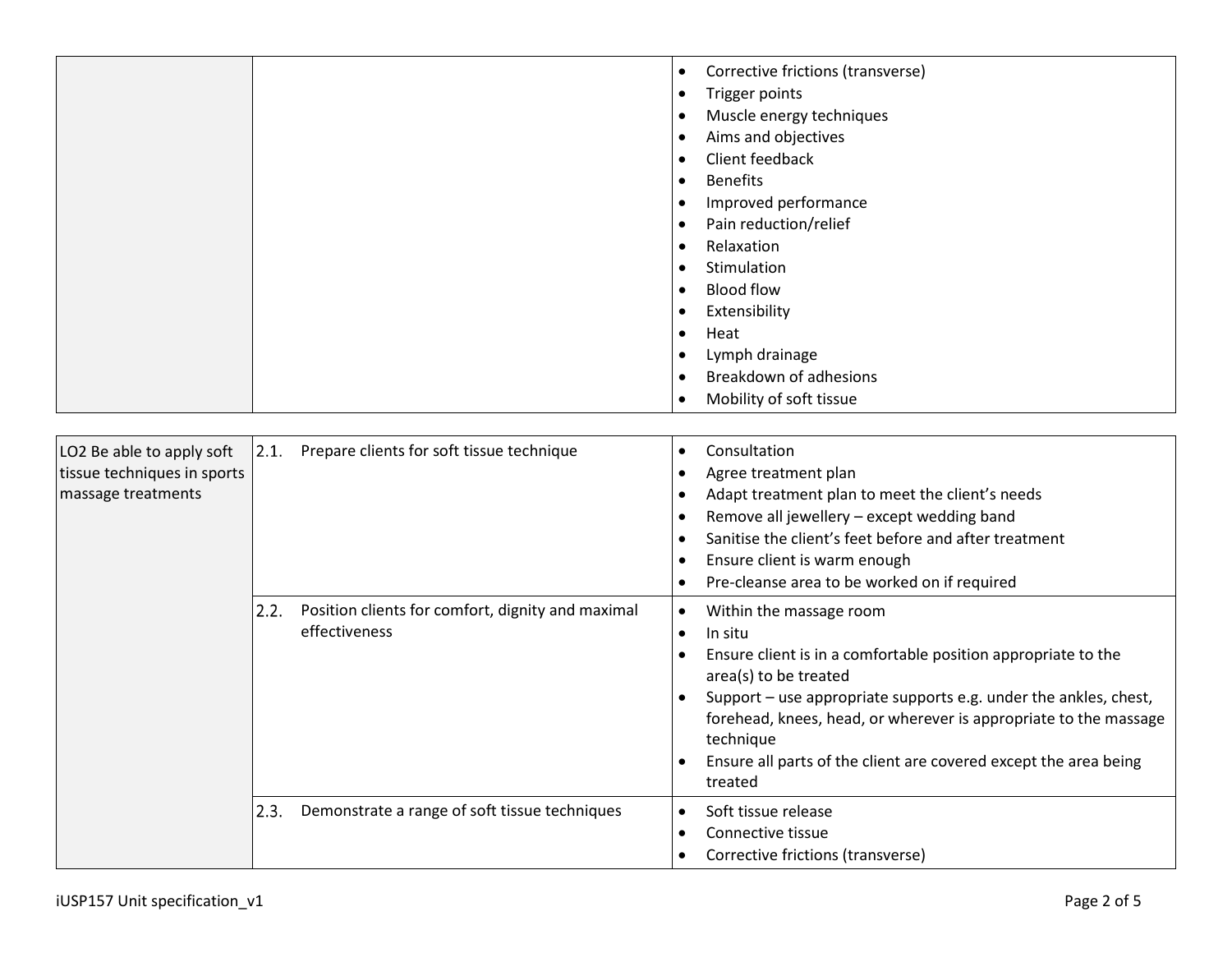|      |                                                                                                   | Trigger points<br>$\bullet$<br>Muscle energy techniques (performed on muscle groups)<br>$\bullet$                                                                                                                                                                                                  |
|------|---------------------------------------------------------------------------------------------------|----------------------------------------------------------------------------------------------------------------------------------------------------------------------------------------------------------------------------------------------------------------------------------------------------|
| 2.4. | Monitor tissue response through treatments                                                        | Palpation<br>$\bullet$<br>Skin feel<br>$\bullet$<br><b>Drag</b><br>$\bullet$<br>Heat<br>$\bullet$<br>Cold<br>$\bullet$<br>Observation (redness, swelling)                                                                                                                                          |
| 2.5. | Gain feedback from clients through treatments                                                     | Outcomes achieved<br>$\bullet$<br><b>Effectiveness of treatment</b><br>$\bullet$<br>Did the treatment meet the client's needs?<br>$\bullet$<br>Longer term needs of the client<br>$\bullet$<br>Any contra-actions<br>$\bullet$                                                                     |
| 2.6. | Adapt soft tissue techniques to meet the needs of<br>clients                                      | Note client's reactions and make appropriate adjustments<br>$\bullet$<br>Soft tissue release<br>$\bullet$<br>Connective tissue<br>$\bullet$<br>Corrective frictions (transverse)<br>$\bullet$<br>Trigger points<br>$\bullet$<br>Muscle energy techniques (performed on muscle groups)<br>$\bullet$ |
| 2.7. | Adapt own posture and position throughout<br>application to ensure safe and effective application | Position<br>$\bullet$<br>Posture<br>$\bullet$                                                                                                                                                                                                                                                      |
| 2.8. | Evaluate the effectiveness of soft tissue techniques                                              | Aims and objectives<br>$\bullet$<br>Client feedback<br>$\bullet$<br>Pain reduction/relief<br>$\bullet$<br>Improved performance<br>$\bullet$<br>Injury management<br>$\bullet$<br>Injury prevention<br>$\bullet$                                                                                    |
| 2.9. | Adapt treatment plans based on evaluation of<br>treatments                                        | Note client's reactions and make appropriate adjustments<br>$\bullet$<br>Change treatment plan where necessary<br>$\bullet$<br>Agree adaptations of treatment plan with the client<br>$\bullet$                                                                                                    |
|      | 2.10. Present aftercare advice to clients, providing<br>opportunities for questions               | Immediate aftercare advice<br>$\bullet$<br>Home care advice<br>$\bullet$<br><b>Recording outcomes</b><br>$\bullet$                                                                                                                                                                                 |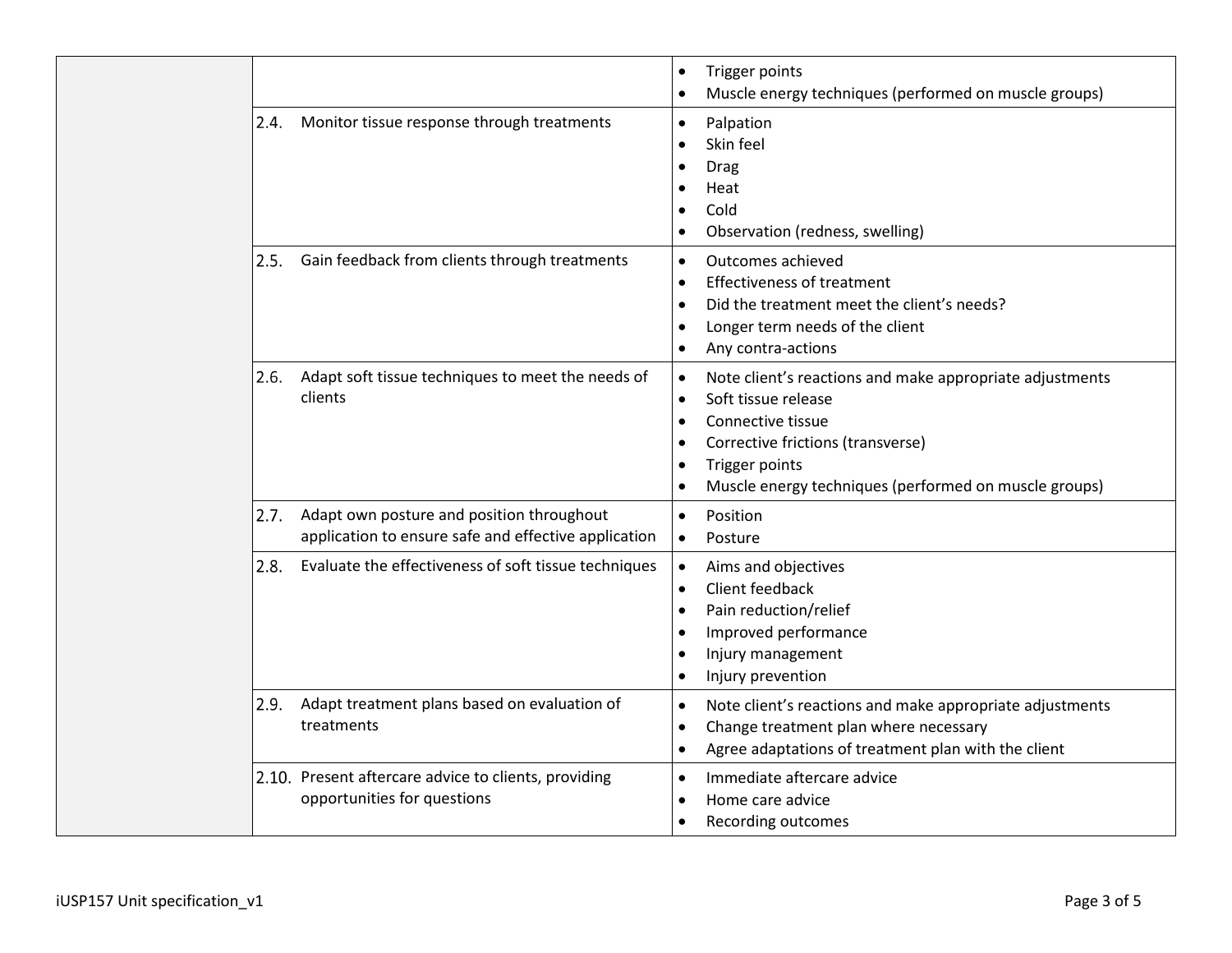| Assessment            |                                   |  |  |  |
|-----------------------|-----------------------------------|--|--|--|
| Practical examination |                                   |  |  |  |
| Portfolio of evidence | Containing 5 performance evidence |  |  |  |
|                       |                                   |  |  |  |

| Guide to taught content                                                                                                                                                                     |
|---------------------------------------------------------------------------------------------------------------------------------------------------------------------------------------------|
| The content contained within the unit specification is not prescriptive or exhaustive but is intended to provide helpful guidance to teachers and learners with                             |
| the key areas that will be covered within the unit, and, relating to the kinds of evidence that should be provided for each assessment objective specific to the<br>unit learning outcomes. |